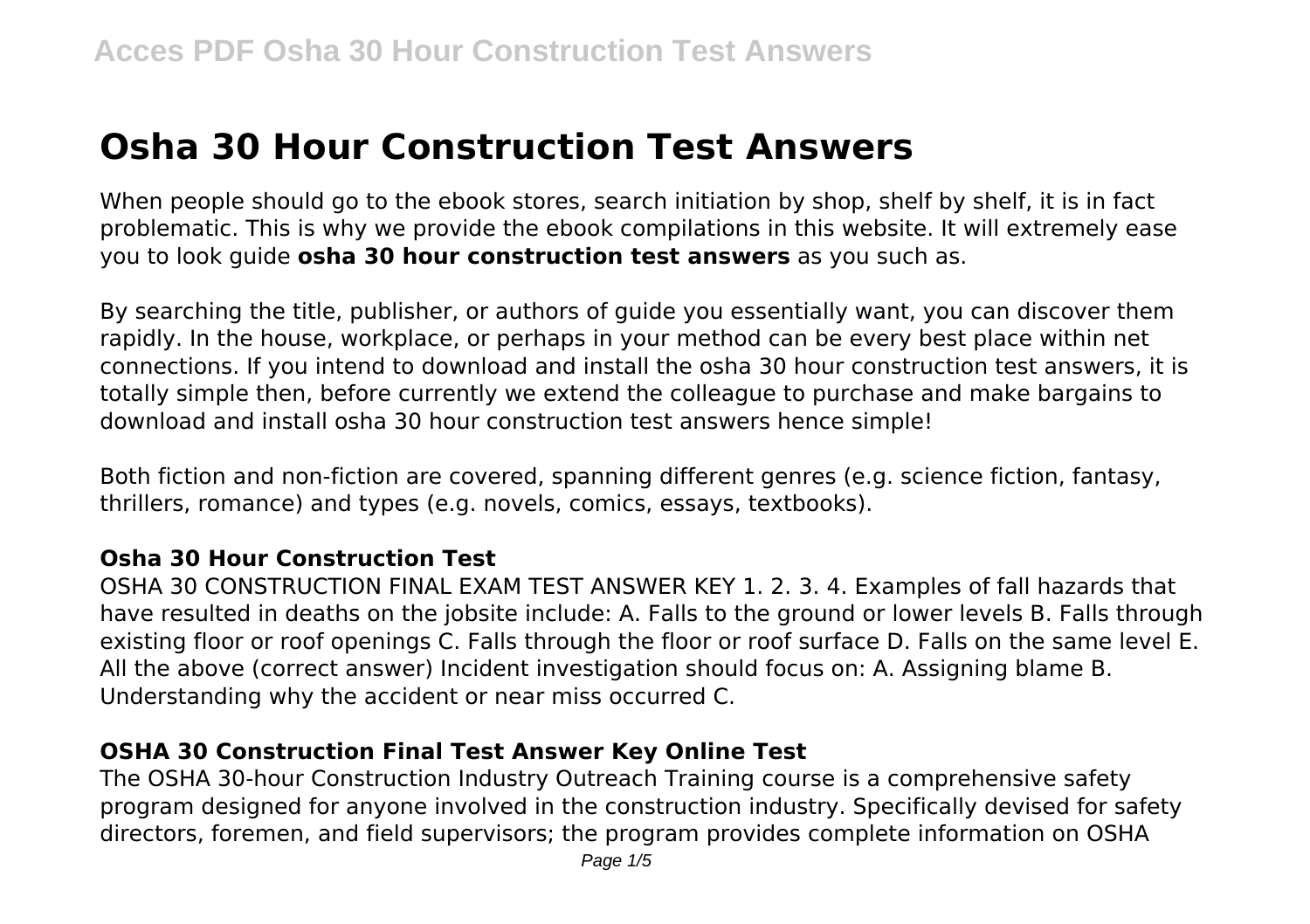compliance issues.

## **OSHA 30 Hour Construction Course, Online OSHA Training ...**

Our OSHA 30-Hour Construction course promotes a safe and healthful work environment by teaching workers how to identify, predict and avoid hazards in the workplace. An OSHA 30 Construction card also provides 30 hours of New York City Department of Buildings-approved Site Safety Training (SST), which is required under NYC Local Law 196.

#### **New York OSHA 30-Hour Construction | Official OSHA 30 Card**

OSHA 30 Construction Final Test Answer Key https://rebrand.ly/osha30. STUDY. Flashcards. Learn. Write. Spell. Test. PLAY. Match. Gravity. Created by. Samlackson0168. Get prepared for and pass OSHA 30 Construction Topic Exams. Terms in this set (10) ... OSHA 10-Hour Construction Industry. Introduction t…

#### **OSHA 30 Construction Final Test Answer Key https://rebrand ...**

OSHA 30 Requirements OSHA requires 30-Hour online training to be completed within 6 months from the date when you start the course: OSHA30 Course Minimum Passing Score is 70% You Have 3 Chances to Pass the OSHA 30 Online Test

#### **OSHA 30-Hour Construction - ClickSafety**

Those who haven't met Site Safety Training requirements for the December 1, 2019, deadline can complete a 30-hour OSHA Construction training course. The DOB accepts OSHA 30 cards as equivalent to Limited SST cards. » Learn more about Local Law 196 training requirements.

## **New York City OSHA 10- & 30-Hour Safety Training**

Start studying OSHA 30 Construction Test Answer Key INTRODUCTION TO OSHA - Flash Cards. Learn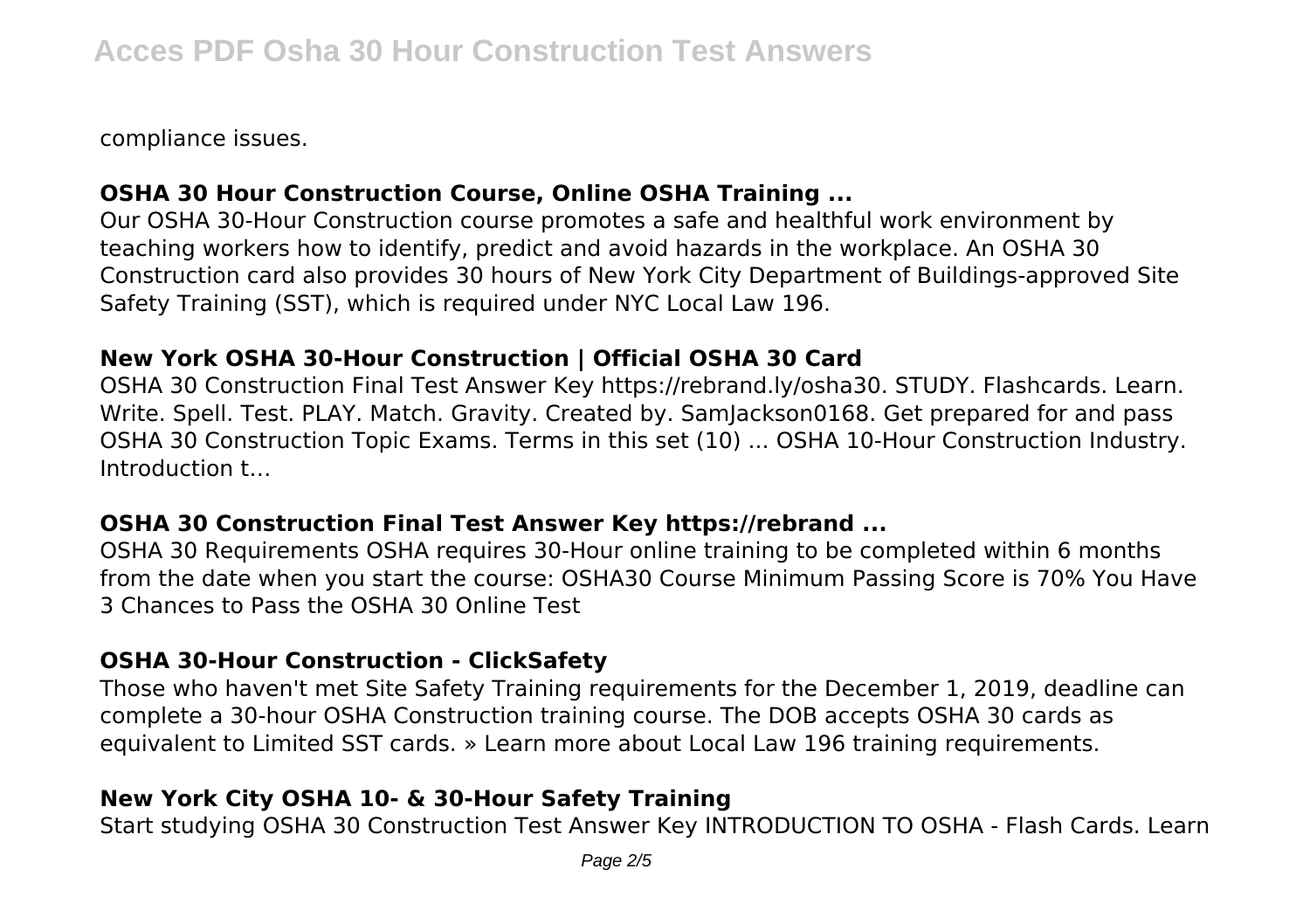vocabulary, terms, and more with flashcards, games, and other study tools.

## **OSHA 30 Construction Test Answer Key INTRODUCTION TO OSHA ...**

The 30-hour Construction Outreach Training Program is intended to provide a variety of training to workers with some safety responsibility. New York Safety and Training provides OSHA 30 hour training NYC locations to help you get trained! NYC Local Law 196 of 2017 will change the Construction Industry by requiring workers to earn a Site Safety Training (SST) Card

## **OSHA 30-Hour Construction Safety and Health Training NYC**

Trainer Information for the Construction Industry. Find information on becoming an OSHA authorized trainer and for conducting the OSHA 10-Hour and 30-Hour classes in construction.

## **OSHA Outreach Training Program - Construction Industry ...**

The 30-hour Construction OSHA Outreach Training Program is intended to provide a variety of training to workers with some safety responsibility. Training should emphasize hazard identification, avoidance, control, and prevention, not OSHA standards. Instructional time must be a minimum of 30 hours. The topic requirements are as follows:

# **Directorate of Training and Education Outreach Training ...**

OSHA 30 Requirements OSHA requires the 30-Hour online training courses to be completed within six monthsfrom the start date. The OSHA 30 minimum passing score is 70%. You have three chancesto pass the OSHA 30 online test.

# **OSHA 30-Hour Online Training Course**

I MADE AN UPDATED VIDEO HERE, https://www.youtube.com/watch?v=3qq1G2IsTxs&feature=youtu.be360 General Industry... Hi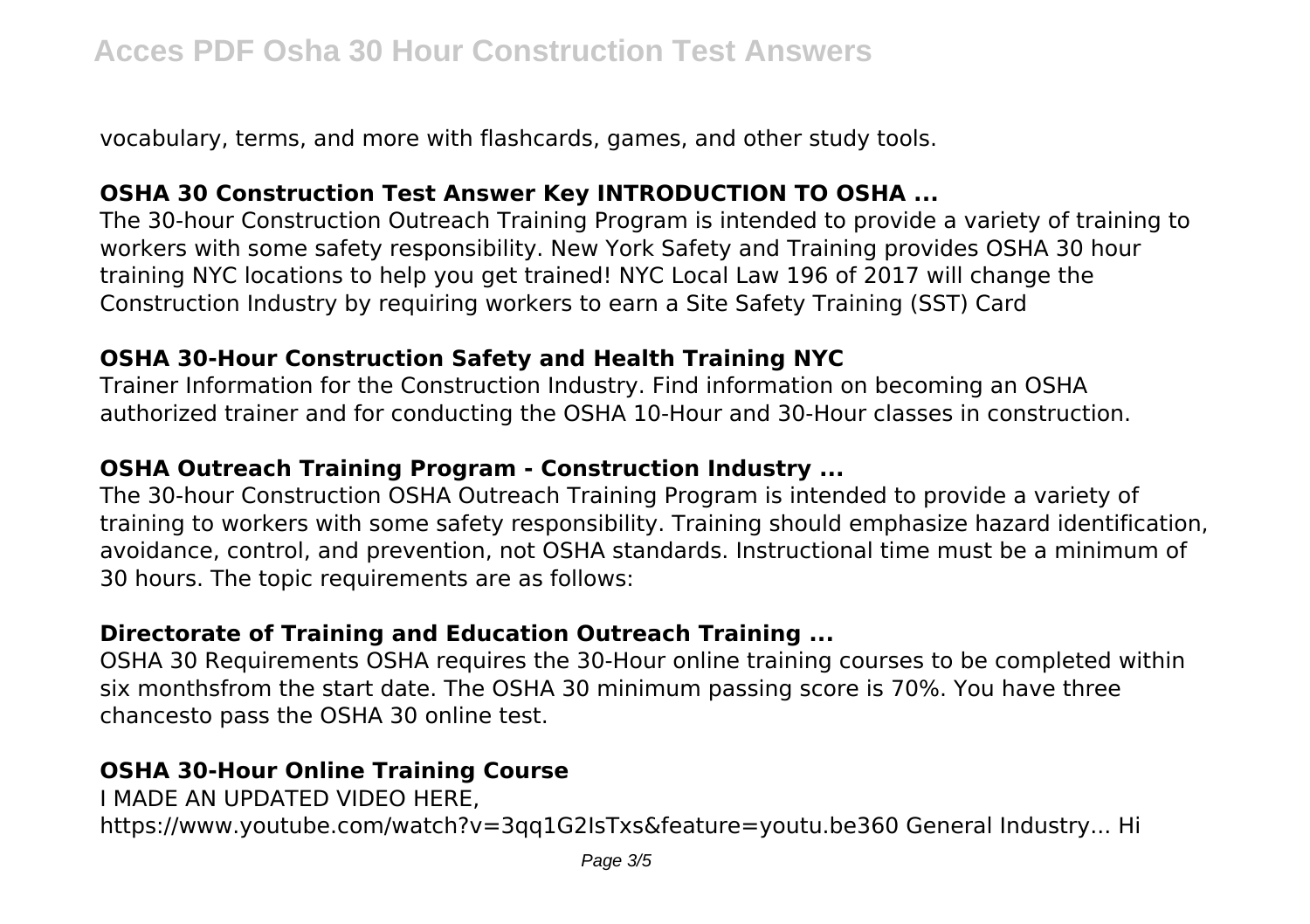Everybody, give me a thumbs up if it hel...

#### **360 OSHA 30 Test Answers - YouTube**

30 Hours Course Overview. The OSHA 30-hour Construction Safety Certification course is a comprehensive safety program designed for anyone involved in the construction industry. It is specifically designed for construction workers, safety directors, foremen, and field supervisors.

## **OSHA 30 Hour Construction | New York | NYCOSHA**

OSHA 30-Hour Construction — OSHA Practice The exam is 20 questions long and will test your knowledge on information covered throughout the OSHA 30 hour construction safety course. You must make a score of at least 70% to pass this OSHA 30 hour training. You will be given up to THREE opportunities to pass the final exam.

#### **Final Exam Answers 2019 Osha 30 Hour - Test and Exam ...**

360 General Industry... Hi Everybody, give me a thumbs up if it helps. I put this together mostly from memory one module at a time. This is for General Indus...

# **OSHA 30 GEN IND UPDATED Test And Answers - YouTube**

The OSHA 30 Hour Construction Industry Outreach Training course is a comprehensive safety program designed for anyone involved in the construction industry. Specifically devised for safety directors, foremen, and field supervisors; the program provides complete information on OSHA compliance issues.

## **OSHA 30-Hour Construction Course Online | 360training**

The OSHA Outreach Training Program is OSHA's primary way to train workers in the basics of occupational safety and health. Over the past 10 years, over 3.5 million students have received